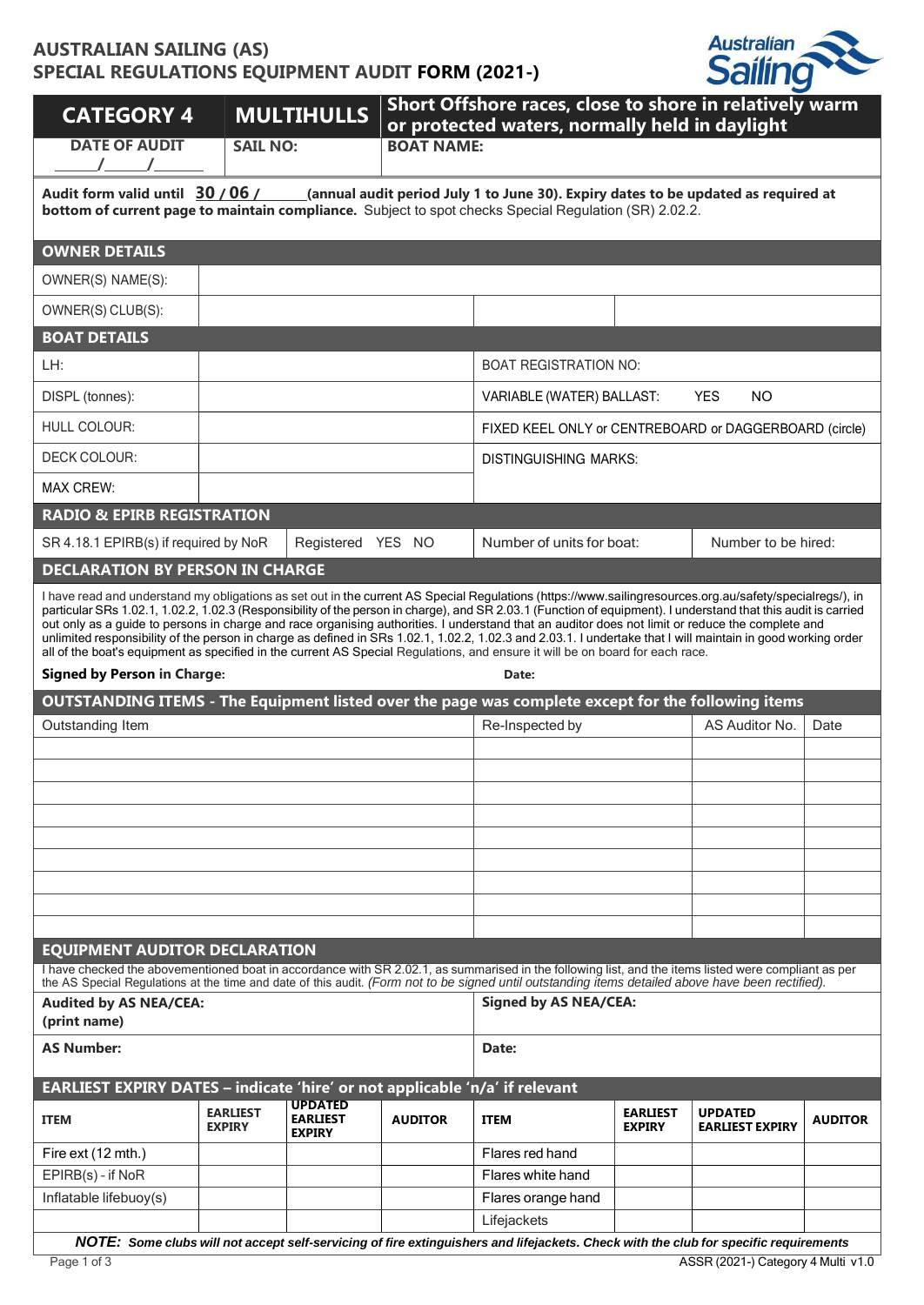## **AUSTRALIAN SAILING (AS) SPECIAL REGULATIONS EQUIPMENT AUDIT FORM (2021-)**



**DATE OF AUDIT**

**/ /**

**SAIL NO: BOAT NAME:**

**CATEGORY <sup>4</sup> MULTIHULLS Short Offshore races, close to shore in relatively warm or protected waters, normally held in daylight**

|                | This section to be completed and ticked or initialled by person in charge (P) and auditor(A). If item not applicable, mark 'n/a' or dash '-'                                                                                       |        |                                                                                                        |                                                                        |                                                                                                           |  |  |  |
|----------------|------------------------------------------------------------------------------------------------------------------------------------------------------------------------------------------------------------------------------------|--------|--------------------------------------------------------------------------------------------------------|------------------------------------------------------------------------|-----------------------------------------------------------------------------------------------------------|--|--|--|
| <b>Reg</b>     | P<br><b>Structural/Fixed Deck Items</b>                                                                                                                                                                                            |        |                                                                                                        | (g) Pulpit & stanchion bases inboard $\leq$ 5% of max                  |                                                                                                           |  |  |  |
| 2.03.1         | Equipment functions & adequate for intended use                                                                                                                                                                                    |        |                                                                                                        | beam or 150 mm                                                         |                                                                                                           |  |  |  |
| 2.03.2         | Ballast & heavy equipment secured                                                                                                                                                                                                  |        | (h) Stanchion bases not outboard                                                                       |                                                                        |                                                                                                           |  |  |  |
| $3.01 -$       | Section 3 Part 1 - Structural Features, Stability, Any                                                                                                                                                                             |        |                                                                                                        |                                                                        | (j) Lifelines attached to stanchion inside & overlapping                                                  |  |  |  |
| 3.05           | <b>Organising Authority requirements</b>                                                                                                                                                                                           |        | pulpit with gap $\leq$ 150 mm permitted<br>(k) Stanchions straight, vertical; first 50 mm $\leq 10$ mm |                                                                        |                                                                                                           |  |  |  |
| 3.06.3         | 2 exits<br>(a) 1 x escape hatch per hull with accommodation for                                                                                                                                                                    | 3.12.3 | displ. and angle $\leq 10$ deg. from 50 mm above deck.                                                 |                                                                        |                                                                                                           |  |  |  |
|                | ingress/egress in event of inversion                                                                                                                                                                                               |        |                                                                                                        |                                                                        | (a) Main hull, bow pulpit with lifelines                                                                  |  |  |  |
|                | (b) Age/Series Date 07/2010 or later, exit hatch                                                                                                                                                                                   |        |                                                                                                        | Trimaran                                                               | on stanchions around hull                                                                                 |  |  |  |
|                | clearance ≥450mm                                                                                                                                                                                                                   |        |                                                                                                        |                                                                        | (b) If net joins pulpit base, additional<br>lifeline to forward crossbeam                                 |  |  |  |
|                | (c) First launch on or after 01/2003, each escape hatch<br>to comply with $3.06.4(b)$                                                                                                                                              |        |                                                                                                        |                                                                        | (c) At main or emergency steer                                                                            |  |  |  |
|                | (d) When inverted each escape hatch above waterline                                                                                                                                                                                |        | 3.12.4                                                                                                 |                                                                        | position on outrigger, lifelines 3m                                                                       |  |  |  |
|                | (e) If first launched on or after 01/2001, each escape                                                                                                                                                                             |        |                                                                                                        |                                                                        | diameter arc around station                                                                               |  |  |  |
| 3.06.4         | hatch at or near midships station                                                                                                                                                                                                  |        |                                                                                                        |                                                                        | (d) Lifelines bow to stern each hull<br>(d) If no crossbeams, transverse                                  |  |  |  |
| LH             | (f) Catamaran first launched on or after 01/2003 each<br>escape hatch on side of hull nearest centreline                                                                                                                           |        |                                                                                                        | Catamaran                                                              | lifelines at extremity of net forward                                                                     |  |  |  |
| ≥12m           | (g) Catamaran first launched on or after 01/2003 with                                                                                                                                                                              |        |                                                                                                        |                                                                        | and aft; with 'zig-zag' support                                                                           |  |  |  |
|                | central nacelle, underside handholds for all crew                                                                                                                                                                                  |        |                                                                                                        |                                                                        | material                                                                                                  |  |  |  |
|                | (i) Trimaran first launched on or after 01/2003, at least                                                                                                                                                                          |        |                                                                                                        |                                                                        | Lifeline height, spacing, number comply with table<br>Double lifelines minimum, upper ≥ 600 mm (450 mm if |  |  |  |
|                | 2 escape hatches as per with 3.06.4(b)<br>(i) Trimaran, handholds underside around central hull<br>for all crew                                                                                                                    |        |                                                                                                        |                                                                        | LH < 8.5 m), intermediate openings $\leq$ 380 mm,                                                         |  |  |  |
|                |                                                                                                                                                                                                                                    |        |                                                                                                        | intermediate lifeline ≥ 230 mm above working deck                      |                                                                                                           |  |  |  |
|                | (k) Each escape hatch to have been opened at least                                                                                                                                                                                 |        |                                                                                                        | (a) Lifelines uncoated stainless steel wire                            |                                                                                                           |  |  |  |
|                | once from inside & outside within 6 months of race                                                                                                                                                                                 |        |                                                                                                        | (b) Loose sleeve permitted                                             |                                                                                                           |  |  |  |
|                | Age Date on or after 07/2006:                                                                                                                                                                                                      |        |                                                                                                        | (d) Gap secured by lanyard $\leq 100$ mm;<br>Lanyard replaced annually |                                                                                                           |  |  |  |
|                | Exit hatches to comply with 3.06.4(b)<br>Age Date before 07/2006:                                                                                                                                                                  |        |                                                                                                        | (e) Lifeline system ≥ strength of required wire size                   |                                                                                                           |  |  |  |
| 3.06.5         | (a) Each accommodation hull to have tools secured by                                                                                                                                                                               |        |                                                                                                        | Lifeline size minimum: LH < 8.5 m: 3 mm; LH 8.5 m -                    |                                                                                                           |  |  |  |
| LH.<br>$<$ 12m | line & clip to cut escape hatch; and                                                                                                                                                                                               |        |                                                                                                        | 13 m: 4 mm; LH > 13 m: 5 mm                                            |                                                                                                           |  |  |  |
|                | (a) Each accommodation hull to have tools secured by                                                                                                                                                                               |        |                                                                                                        | Nets:<br>(a) Essentially horizontal                                    |                                                                                                           |  |  |  |
|                | line & clip to cut escape hatch<br>b) Each hull at escape hatch cut out position, sign                                                                                                                                             |        |                                                                                                        |                                                                        | (b) Webbing or woven mesh, openings ≤ 50.8mm, no                                                          |  |  |  |
|                | inside & out "ESCAPE CUT HERE"                                                                                                                                                                                                     |        |                                                                                                        |                                                                        | risk of foot trapping at hull net junction                                                                |  |  |  |
| 3.07.1         | No hatches forward of maximum beam open inwards                                                                                                                                                                                    |        | 3.13.1                                                                                                 | rope                                                                   | (c) Solidly fixed at regular intervals; fine stitched to bolt                                             |  |  |  |
|                | except if size $< 0.071$ m <sup>2</sup><br>(a)(i) Hatches above water when heeled 90°                                                                                                                                              |        |                                                                                                        | (d) Able to carry full crew weight, upright or inverted                |                                                                                                           |  |  |  |
|                | (a)(iii) Non-conforming hatches; size $< 0.071$ m <sup>2</sup>                                                                                                                                                                     |        |                                                                                                        |                                                                        | (e) Individual tie points, not more than 4 per                                                            |  |  |  |
| 3.07.2         | (a)(iii) Non-conforming hatches kept shut while racing                                                                                                                                                                             |        |                                                                                                        | connecting line                                                        |                                                                                                           |  |  |  |
|                | (b) Hatches capable of being immediately shut;                                                                                                                                                                                     |        |                                                                                                        |                                                                        | Nets on each side:                                                                                        |  |  |  |
|                | permanently attached lid<br>Non-conforming hatches labelled 'Not to be opened at                                                                                                                                                   |        |                                                                                                        |                                                                        | (a) Central hull to outriggers<br>(b) Aft of central pulpit to mid                                        |  |  |  |
| 3.07.3         | sea'                                                                                                                                                                                                                               |        |                                                                                                        |                                                                        | forward crossbeam                                                                                         |  |  |  |
|                | Blocking device for low sill companionway                                                                                                                                                                                          |        | 3.13.2                                                                                                 | Trimaran<br>Net Double                                                 | (c) Furthest aft of centre cockpit or                                                                     |  |  |  |
|                | (a) Companionway hatch securing arrangement                                                                                                                                                                                        |        |                                                                                                        | Crossbeam                                                              | steering position to mid aft                                                                              |  |  |  |
|                | (i) Operable from above and below                                                                                                                                                                                                  |        |                                                                                                        |                                                                        | crossbeam<br>(d) $3.13.2(c)$ does not apply if                                                            |  |  |  |
| 3.07.4         | (b) Blocking devices to be<br>(i) Capable of being retained with hatch open or shut<br>(ii) Secured to boat (e.g. by lanyard)                                                                                                      |        |                                                                                                        |                                                                        | coamings &/or lifelines height                                                                            |  |  |  |
|                |                                                                                                                                                                                                                                    |        |                                                                                                        |                                                                        | complies with 3.12.5                                                                                      |  |  |  |
|                | (iii) Permit exit in event of inversion                                                                                                                                                                                            |        |                                                                                                        | Trimaran                                                               | Nets between central hull &                                                                               |  |  |  |
| 3.08.1         | Cockpit strong, self-draining, & watertight (3.08.2)                                                                                                                                                                               |        | 3.13.3i                                                                                                | Net Single<br>Crossbeam                                                | outriggers, aft end of pulpit, and<br>furthest aft end of cockpit or steering                             |  |  |  |
| 3.08.3         | Bilge pump outlet not connected to cockpit drain                                                                                                                                                                                   |        |                                                                                                        |                                                                        | position                                                                                                  |  |  |  |
| 3.08.8         | Minimum drain sizes 20cm <sup>2</sup> per m <sup>3</sup> cockpit                                                                                                                                                                   |        |                                                                                                        |                                                                        | Total net surface limited:                                                                                |  |  |  |
|                | If design makes it impractical to follow SR for lifeline<br>system, follow as closely as possible to minimise risk<br>of falling overboard<br>If lifelines not continuous, harnesses to be worn and<br>attached when outside cabin |        | 3.13.4                                                                                                 | Catamaran                                                              | (a) Laterally by hulls                                                                                    |  |  |  |
| 3.12.1         |                                                                                                                                                                                                                                    |        |                                                                                                        |                                                                        | (b) Longitudinally by forestay base &<br>boom end, but non-immersed central                               |  |  |  |
|                |                                                                                                                                                                                                                                    |        |                                                                                                        |                                                                        | nacelle may satisfy tri requirements                                                                      |  |  |  |
|                |                                                                                                                                                                                                                                    |        | 3.20.2                                                                                                 | Provision to pump out all watertight compartments                      |                                                                                                           |  |  |  |
| 3.12.2         | Lifelines taut (50 N force applied; $\leq$ 50 mm deflection)                                                                                                                                                                       |        | 3.20.4                                                                                                 |                                                                        | except if impermeable buoyancy<br>1 x manual bilge pump                                                   |  |  |  |
|                | Bow pulpits shall be either:<br>(a)(i) Closed and forward of forestay; OR                                                                                                                                                          |        |                                                                                                        | Bilge pump not to discharge into closed cockpit                        |                                                                                                           |  |  |  |
|                | (a)(ii) Open with the forward gap $\leq$ 360 mm; OR                                                                                                                                                                                |        | 3.20.6                                                                                                 | Bilge pump not connected to cockpit drains                             |                                                                                                           |  |  |  |
|                | (a)(iii) Open with the gap to any boat part $\leq$ 360 mm                                                                                                                                                                          |        | 3.20.7                                                                                                 | a) Bilge pump minimum suction bore 25 mm                               |                                                                                                           |  |  |  |
| 3.12.3         | (b) & (d) Upper aft lifelines $\geq$ height stern pulpit ( $\geq$ 600                                                                                                                                                              |        |                                                                                                        | b) Bilge pump & strum boxes accessible                                 |                                                                                                           |  |  |  |
|                | mm)                                                                                                                                                                                                                                |        | 3.21.1                                                                                                 | Marine magnetic compass permanently installed, non-<br>electric        |                                                                                                           |  |  |  |
|                | (c) Lifelines, stanchions, pulpits effectively continuous<br>deck barrier                                                                                                                                                          |        | 3.23.1                                                                                                 | Navigation lights carried complying with IRPCAS                        |                                                                                                           |  |  |  |
|                | (c) Lifelines supported at intervals $\leq$ 2.20 m                                                                                                                                                                                 |        |                                                                                                        | If using outboard motor, provision for mounting                        |                                                                                                           |  |  |  |
|                | (f) Pulpits & stanchions permanently installed                                                                                                                                                                                     |        | 3.24.4                                                                                                 |                                                                        | Outboard motors mounted at all times                                                                      |  |  |  |

|         |                                                                                                           | (g) Pulpit & stanchion bases inboard $\leq$ 5% of max                                                    |  |  |  |  |  |  |  |
|---------|-----------------------------------------------------------------------------------------------------------|----------------------------------------------------------------------------------------------------------|--|--|--|--|--|--|--|
|         | beam or 150 mm<br>(h) Stanchion bases not outboard                                                        |                                                                                                          |  |  |  |  |  |  |  |
|         |                                                                                                           |                                                                                                          |  |  |  |  |  |  |  |
|         |                                                                                                           | (j) Lifelines attached to stanchion inside & overlapping                                                 |  |  |  |  |  |  |  |
|         |                                                                                                           | pulpit with gap $\leq$ 150 mm permitted                                                                  |  |  |  |  |  |  |  |
| 3.12.3  |                                                                                                           | (k) Stanchions straight, vertical; first 50 mm $\leq 10$ mm                                              |  |  |  |  |  |  |  |
|         | displ. and angle $\leq 10$ deg. from 50 mm above deck.<br>(a) Main hull, bow pulpit with lifelines        |                                                                                                          |  |  |  |  |  |  |  |
|         |                                                                                                           | on stanchions around hull                                                                                |  |  |  |  |  |  |  |
| 3.12.4  |                                                                                                           | (b) If net joins pulpit base, additional                                                                 |  |  |  |  |  |  |  |
|         | Trimaran                                                                                                  | lifeline to forward crossbeam                                                                            |  |  |  |  |  |  |  |
|         |                                                                                                           | (c) At main or emergency steer                                                                           |  |  |  |  |  |  |  |
|         |                                                                                                           | position on outrigger, lifelines 3m                                                                      |  |  |  |  |  |  |  |
|         |                                                                                                           | diameter arc around station<br>(d) Lifelines bow to stern each hull                                      |  |  |  |  |  |  |  |
|         |                                                                                                           | (d) If no crossbeams, transverse                                                                         |  |  |  |  |  |  |  |
|         | Catamaran                                                                                                 | lifelines at extremity of net forward                                                                    |  |  |  |  |  |  |  |
|         |                                                                                                           | and aft; with 'zig-zag' support                                                                          |  |  |  |  |  |  |  |
|         |                                                                                                           | material                                                                                                 |  |  |  |  |  |  |  |
|         |                                                                                                           | Lifeline height, spacing, number comply with table                                                       |  |  |  |  |  |  |  |
| 3.12.5  |                                                                                                           | Double lifelines minimum, upper ≥ 600 mm (450 mm if<br>LH < 8.5 m), intermediate openings $\leq$ 380 mm, |  |  |  |  |  |  |  |
|         |                                                                                                           | intermediate lifeline ≥ 230 mm above working deck                                                        |  |  |  |  |  |  |  |
|         |                                                                                                           | (a) Lifelines uncoated stainless steel wire                                                              |  |  |  |  |  |  |  |
|         | (b) Loose sleeve permitted                                                                                |                                                                                                          |  |  |  |  |  |  |  |
|         |                                                                                                           | (d) Gap secured by lanyard $\leq 100$ mm;                                                                |  |  |  |  |  |  |  |
| 3.12.6  | Lanyard replaced annually                                                                                 |                                                                                                          |  |  |  |  |  |  |  |
|         |                                                                                                           | (e) Lifeline system ≥ strength of required wire size                                                     |  |  |  |  |  |  |  |
|         | Lifeline size minimum: $LH < 8.5$ m: 3 mm; $LH$ 8.5 m -                                                   |                                                                                                          |  |  |  |  |  |  |  |
|         | 13 m: 4 mm; LH > 13 m: 5 mm                                                                               |                                                                                                          |  |  |  |  |  |  |  |
|         | Nets:<br>(a) Essentially horizontal                                                                       |                                                                                                          |  |  |  |  |  |  |  |
|         | (b) Webbing or woven mesh, openings ≤ 50.8mm, no                                                          |                                                                                                          |  |  |  |  |  |  |  |
|         | risk of foot trapping at hull net junction                                                                |                                                                                                          |  |  |  |  |  |  |  |
| 3.13.1  | (c) Solidly fixed at regular intervals; fine stitched to bolt                                             |                                                                                                          |  |  |  |  |  |  |  |
|         | rope                                                                                                      |                                                                                                          |  |  |  |  |  |  |  |
|         | (d) Able to carry full crew weight, upright or inverted<br>(e) Individual tie points, not more than 4 per |                                                                                                          |  |  |  |  |  |  |  |
|         | connecting line                                                                                           |                                                                                                          |  |  |  |  |  |  |  |
|         |                                                                                                           | Nets on each side:                                                                                       |  |  |  |  |  |  |  |
|         |                                                                                                           | (a) Central hull to outriggers                                                                           |  |  |  |  |  |  |  |
|         | Trimaran<br><b>Net Double</b>                                                                             | (b) Aft of central pulpit to mid                                                                         |  |  |  |  |  |  |  |
|         |                                                                                                           | forward crossbeam                                                                                        |  |  |  |  |  |  |  |
| 3.13.2  |                                                                                                           | (c) Furthest aft of centre cockpit or                                                                    |  |  |  |  |  |  |  |
|         | Crossbeam                                                                                                 | steering position to mid aft<br>crossbeam                                                                |  |  |  |  |  |  |  |
|         |                                                                                                           | (d) 3.13.2(c) does not apply if                                                                          |  |  |  |  |  |  |  |
|         |                                                                                                           | coamings &/or lifelines height                                                                           |  |  |  |  |  |  |  |
|         |                                                                                                           | complies with 3.12.5                                                                                     |  |  |  |  |  |  |  |
| 3.13.3i | Trimaran                                                                                                  | Nets between central hull &                                                                              |  |  |  |  |  |  |  |
|         | Net Single<br>Crossbeam                                                                                   | outriggers, aft end of pulpit, and<br>furthest aft end of cockpit or steering                            |  |  |  |  |  |  |  |
|         |                                                                                                           | position                                                                                                 |  |  |  |  |  |  |  |
|         |                                                                                                           | Total net surface limited:                                                                               |  |  |  |  |  |  |  |
|         |                                                                                                           | (a) Laterally by hulls                                                                                   |  |  |  |  |  |  |  |
| 3.13.4  | Catamaran                                                                                                 | (b) Longitudinally by forestay base &                                                                    |  |  |  |  |  |  |  |
|         |                                                                                                           | boom end. but non-immersed central                                                                       |  |  |  |  |  |  |  |
|         | nacelle may satisfy tri requirements                                                                      |                                                                                                          |  |  |  |  |  |  |  |
| 3.20.2  | Provision to pump out all watertight compartments<br>except if impermeable buoyancy                       |                                                                                                          |  |  |  |  |  |  |  |
| 3.20.4  | 1 x manual bilge pump                                                                                     |                                                                                                          |  |  |  |  |  |  |  |
|         |                                                                                                           | Bilge pump not to discharge into closed cockpit                                                          |  |  |  |  |  |  |  |
| 3.20.6  | Bilge pump not connected to cockpit drains                                                                |                                                                                                          |  |  |  |  |  |  |  |
| 3.20.7  | a) Bilge pump minimum suction bore 25 mm                                                                  |                                                                                                          |  |  |  |  |  |  |  |
|         | b) Bilge pump & strum boxes accessible                                                                    |                                                                                                          |  |  |  |  |  |  |  |
| 3.21.1  | Marine magnetic compass permanently installed, non-<br>electric                                           |                                                                                                          |  |  |  |  |  |  |  |
| 3.23.1  | Navigation lights carried complying with IRPCAS                                                           |                                                                                                          |  |  |  |  |  |  |  |
|         |                                                                                                           | If using outboard motor, provision for mounting                                                          |  |  |  |  |  |  |  |
| 3.24.4  | Outboard motors mounted at all times                                                                      |                                                                                                          |  |  |  |  |  |  |  |
|         |                                                                                                           |                                                                                                          |  |  |  |  |  |  |  |